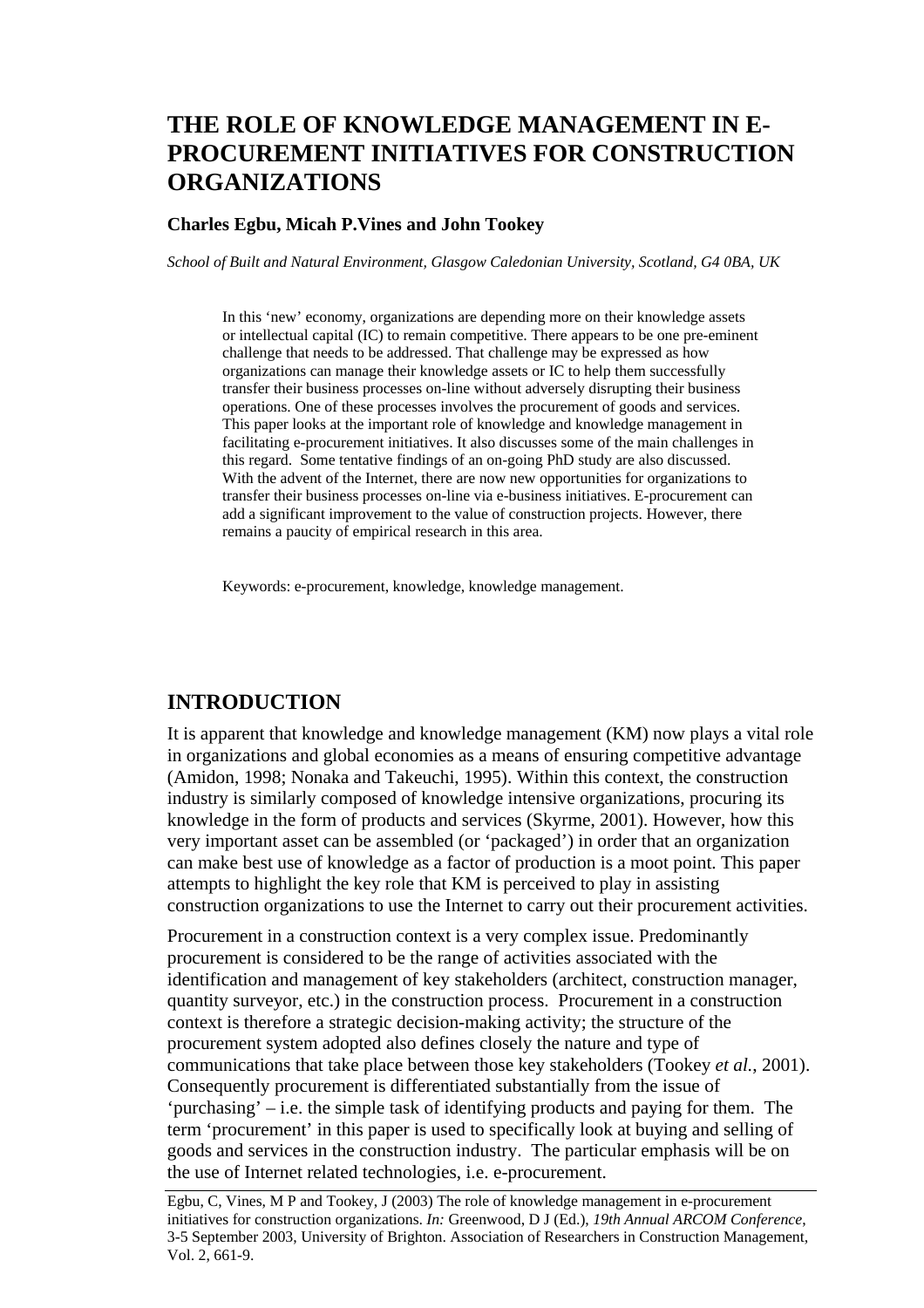E-procurement can be grouped into two distinct categories; firstly, procurement of goods and secondly the procurement of services. The former applies predominantly to contractors and sub-contractors procuring materials from suppliers for delivery to and inclusion in the project. This is what could be thought of as 'purchasing' as previously discussed. The latter type of e-procurement largely applies to clients procuring design and consultancy services from the key stakeholders in the construction process. This is the higher level strategic aspect of procurement, and what most traditional authors in the area of procurement systems think of as 'procurement'.

In common with many other industries, the construction industry faces extreme competition from globalization, which has the effect of rapidly introducing new competitors into markets that were once protected and monopolized. Also with advances in technology, the processes involved in producing goods and services have become highly specialized and increasingly competitive in terms of price, quality and time of reaching the customers (Chafey, 2002; Kalakota, *et al.*, 2001; Skyrme, 2001). The advent of the Internet and Internet related technologies have brought another dimension to procurement processes. These have now resulted in emerging new ebusiness opportunities that now enable organizations to conduct their procurement processes on-line without the traditional requirement to exchange paper documentation. Traditionally the 'paper trail' attending to the procurement process has been an Achilles heel in any economic activity. The physical exchange of paper reduces responsiveness, increases timescale and ultimately leads to errors and misinterpretations within supply chains (Chafey, 2002). All of these problems increase the transaction costs of the supply chains (Coase, 1937). It is now realized that procurement is such a strategic issue that the use of internet based technologies can help achieve significant savings through reduced transaction costs, reduced time and reduced transposition error. All of these benefits can substantially increase the performance of an organization, and consequently increases the organization's value to the customer (Chaffey, 2002, Ribeiro, 2001, Skyrme, 2001).

The Internet has led to a massive power shift from business to the consumer (B2C) (Chafey, 2002; Kalakota, *et al.*, 2001; Skyrme, 2001). With the arrival of the businessto-consumer (B2C) and business-to-business (B2B) e-commerce, the customer should be able to significantly enhance his purchasing power. The theory behind B2C is that e-procurement gives consumers access to all the possible products that fulfil their purchase requirements. This can be thought of as wider market knowledge. Given that the customer has an immediate access to wider market knowledge, this implies that the customer will have an "automatic and better" understanding of different costs of purchase. Given that identical products may be offered at different prices throughout a market place, the customer can then purchase on the basis of lowest cost without compromising on other factors such as quality. The Internet connects the buyers and the manufacturers to negotiate directly thus removing a significant cost of the products which could have been charged by the middle-men. The Internet provides the platform to pass this power onto the buyers (Kalakota, 2001).

### **RESEARCH METHOD**

This paper is based on an on-going PhD research project which is at a relatively early stage. The project focuses on an investigation of "how organizations can capitalize on their knowledge assets through e-business initiatives". This paper, however is based on two main elements of the preliminary research. Firstly, pilot interviews conducted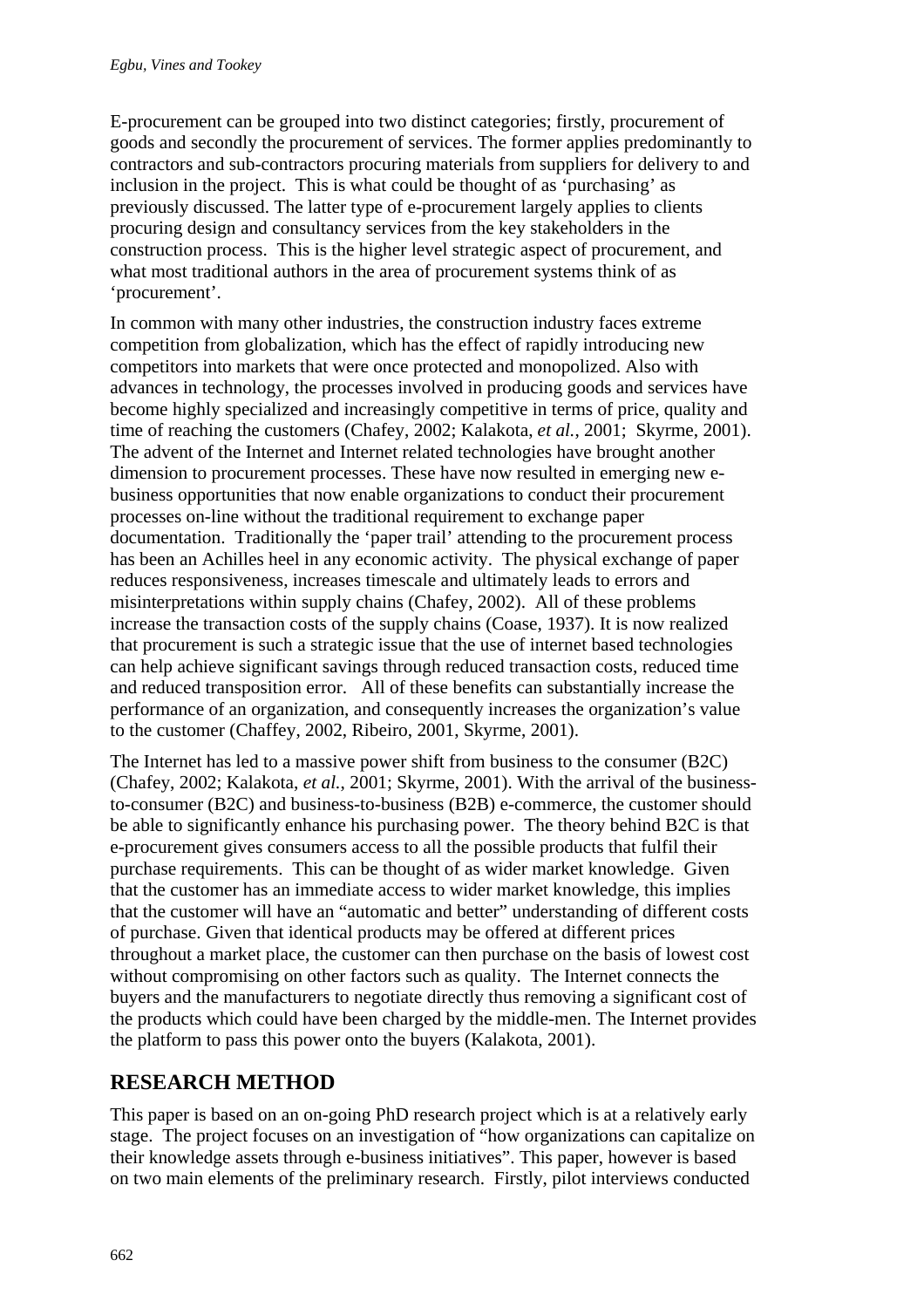in order to gauge the views of organizations on how they see e-procurement and how it relates to changing business processes. Also addressed within these initial interviews was an assessment of which key knowledge assets and KM initiatives are likely to underpin the success of their e-procurement initiatives. Secondly a wide ranging literature survey has also been undertaken, the results of which are interspersed throughout this paper. In the main therefore, thirteen pilot interviews and a review of relevant literature provided much of the data for this paper.

The research method employed for this paper involved literature reviews and semistructured pilot interviews, designed to engage senior management of selected organizations involved in e-business initiatives. In general these interviews have followed the pattern of 'Elite Interviewing' as described in various methodological texts including Easterby-Smith (1996). Some of the interviews were carried out in person and some with the use of tele-conferencing facility. Interview intervals range from twenty (20) minutes to ninety (90) minutes. The interview questions were designed to identify the challenges facing organizations that are associated with organizational culture, and structure in exploiting e-business initiatives. The questionnaire also tried to identify the benefits that organizations are reaping from ebusiness initiatives which include e-procurement processes, i.e. the purchase of good and services using the Internet.

#### **UNDERSTANDING THE PROCUREMENT PROCESS**

In the traditional procurement system, the customer selects the product by searching manually through catalogues, phone calls and facsimile to a number of suppliers. He then compares the prices and the terms and conditions of purchase and delivery. Usually the price and availability to deliver on time are major factors that affect the selection of the products. This process is time consuming and is very tedious. Once the product is selected, the customer fills out a paper requisition form that is sent to the buyer within the purchasing department of the organization. This is usually authorized by the department manager. The buyer would then fill out a purchasing order and dispatch it to the supplier. At the time of item delivery, the supplier will include an invoice and a delivery note. This is usually attached to reconcile with the original order form. Once the order is reconciled the payment can then be processed. Apart from the actual buying and selling the procurement process includes inbound logistics which comprises transport, storage and distribution of the goods received (Chaffey, 2002). This process involves delay occurring at every stage of processing the material order. Chaffey (2002) calculated that the typical cycle time taken for procurement of an item to be consummated is 5.5 days per material. This is a significant cost especially if the project has to be halted due to the delay products arriving on site. This will cost significant loss in man hours and machine hire etc, and other associated costs. The construction industry deals with large quantities and categories of materials which makes it very tedious and difficult a task to undertake. The time spent in procuring these materials are also very long. The material procurement process can be automated using e-procurement process to significantly save time that can be utilized elsewhere to speed the construction process (McIntosh and Sloan, 2001).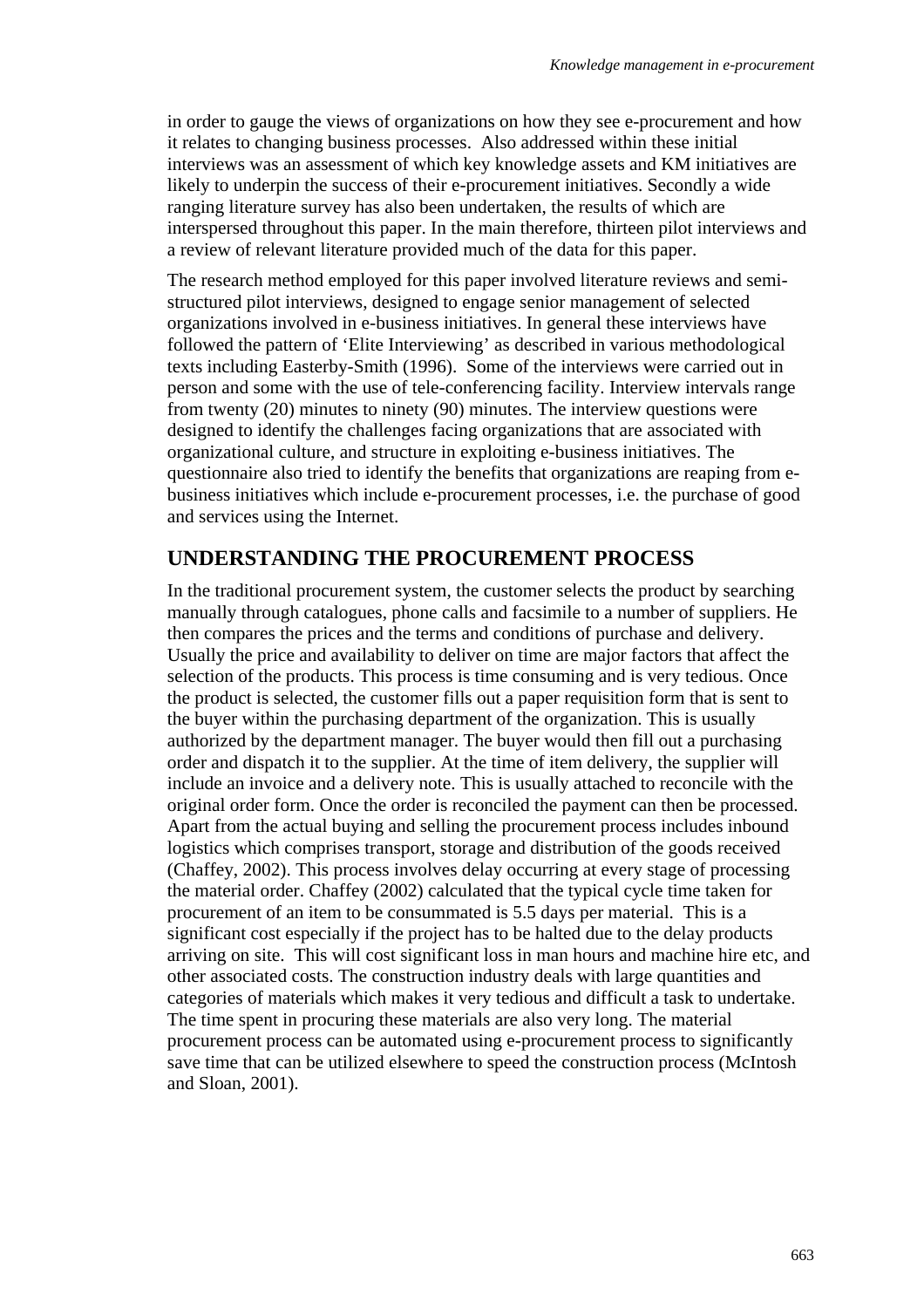### **THE KEY ROLE OF KNOWLEDGE MANAGEMENT IN E-PROCUREMENT.**

It cannot be ignored that KM plays a vital role in mobilizing of organizational knowledge assets and can help facilitate the effective deployment of organizational skills and competencies (Egbu, *et al.*, 2001) through e-procurement initiatives. Knowledge management can help to address issues of culture and organizational structure that are seen to be possible obstacles to effective adoption and implementation of e-procurement processes in construction organizations. The critical need for KM in construction organization is very important because the industry in general is know to resist change. The adoption of new working processes like eprocurement systems will always face internal resistance by the workers. Furthermore, if employees do not understand the benefits associated with automating procurement processes there will be a lack of confidence and security in executing this new technology. This in turn will cause delays and even reluctance to use the eprocurement system. Knowledge management processes help to identify these softer non-technical concerns and can help to design training and awareness programmes for the organization. Such an approach also helps to encourage the development of a more conducive environment for learning for organizational employees in meeting the needs of the organization. Knowledge management can facilitate the creation of an environment where employees are committed and motivated to share knowledge to benefit the organization (Malholtra and Galletta, 2003).

Knowledge management can also play a vital role in identifying knowledge gaps in existing business processes and integrate any organizational processes, knowledge databases or repositories that can be utilized to improve these business processes to complement any e-procurement initiatives. This knowledge gap identification process plays an important role in helping to map out the capability of the organization before any e-procurement initiatives are considered. It also can help to identify appropriate technical infrastructure that compliments the existing business needs and identify emerging business needs that may face the organization with the introduction of eprocurement initiatives. Knowledge management can play a significant role in making sure there is a seamless integration of the people, and processes with the appropriate technical infrastructure for e-procurement initiatives. Without this integration and ongoing support, it will be difficult to operate a successful e-procurement initiative.

### **OBSERVATIONS FROM PILOT STUDY ON THE ROLE OF KM**

Knowledge management plays a vital role in designing 'mechanisms' that will help capture, store, codify, access, share and implement the knowledge of its internal operating processes and that of the external partners of the supply chain and using this to improve the e-procurement system. The complex make-up of the supply chain will require consideration to be given to all parties in integrating the entire e-procurement infrastructure. This infrastructure refers to both the technical compatibility of the system (software and hardware) and the human resource and organizational environment involved in executing and maintaining these systems. This is very important because if the human aspect, comprising skills and competencies, are not integrated well across the supply chain, and the work environment is not conducive, no amount of technical sophistication can bring about a good return on investments (ROI). This was highlighted in four (4) pilot interviews where two big UK contractors, a major UK concrete products manufacturer and a major reinforcement steel supplier highlighted, that their e-procurement systems were not as effective as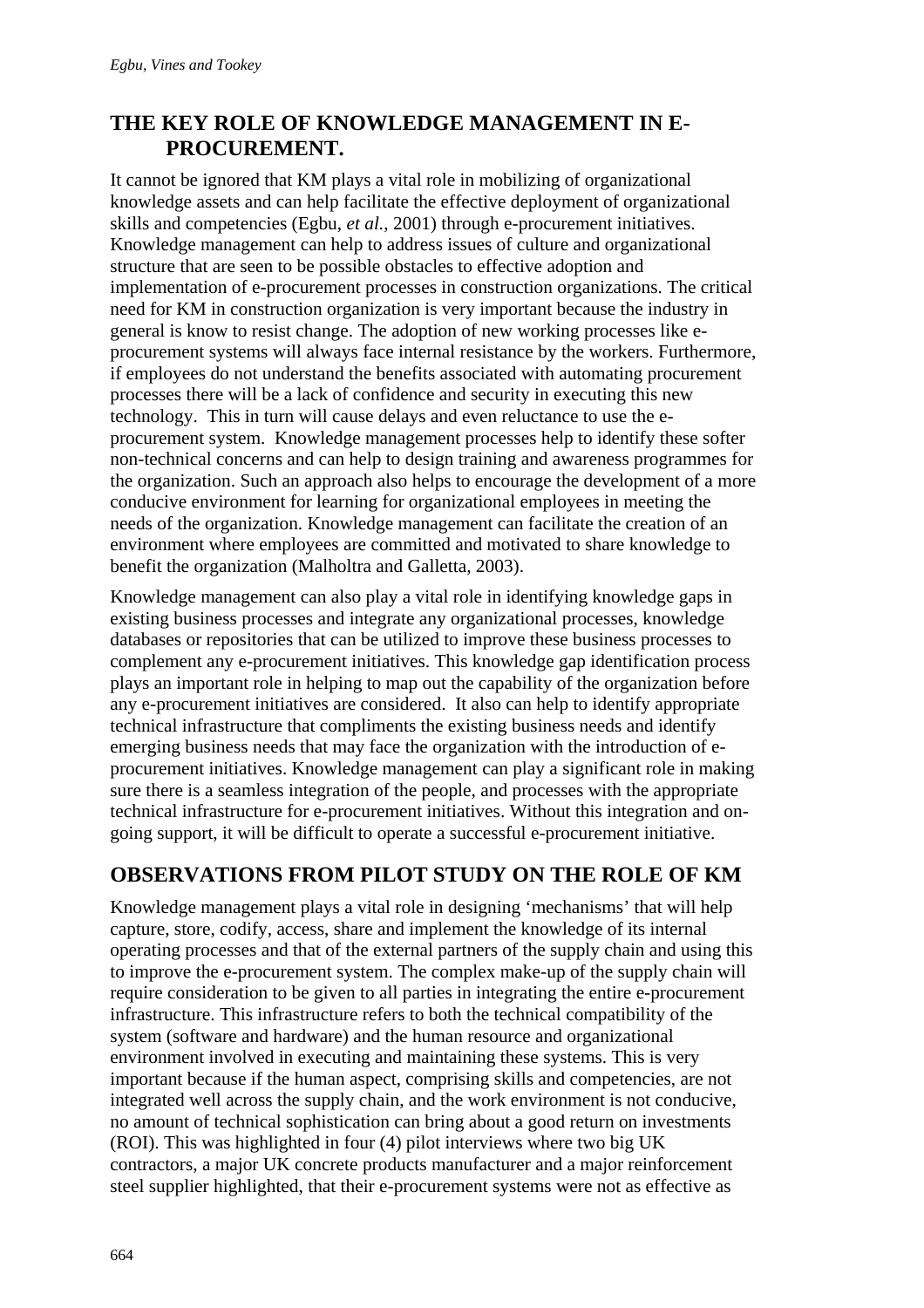expected because majority of the supply chain members did not have both the technical and human capabilities to implement an e-procurement system. The organizations interviewed see KM playing an important role in identifying knowledge and skills deficiencies within organizations and for implementing training programmes in updating knowledge, skills and competencies of employees in the organizations for e-procurement initiatives.

#### **E-PROCUREMENT- BENEFITS FOR CONSTRUCTION ORGANIZATIONS.**

Knowledge management can effectively facilitate e-procurement initiatives. It also allows real time knowledge to be captured, shared, exchanged and implemented through a common global network through the Internet in an efficient and relatively low cost environment (Kong, *et al.,* 2001; McIntosh and Sloan, 2001). E-procurement initiatives would help construction organizations to access appropriate technical information via the Internet from supply chain partners' "knowledge repositories" regarding goods and services, and enable organizations to get in touch with appropriate suppliers in the global environment (McIntosh and Sloan, 2001; Kalakota *et al.,* 2001). This is paticularly useful if there is a substitute good or service to be effected that have a better value in terms of quality, price and time for delivery. The up-take of e-procurement in construction can provide a win-win situation for both the suppliers and buyers ( Kong, *et al.*, 2001), as it provides an expanded market place (McIntosh and Sloan, 2001) within which buyers and suppliers can communicate directly with each other (Cheng *et al.*, 2001), thus eliminating the multiple middlemen that often exist (Kalakota, *et al.*, 2001). This can significantly affect the profitability of construction organizations.

E-procurement initiatives can help with real time maintenance of an efficient and effective material procurement system as well as procuring materials at the right price, quality and time (McIntosh and Sloan, 2001; Ribeiro, *et al.*, 2001). E-procurement also allows organizations that previously conducted business activities during traditional hours to conduct their procurement activities on-line 24 hours a day, 7 days a week, 365 days a year (Kalakota, *et al.*, 2001; Turban, *et al.*, 2000). This is very important for construction based organizations that are usually hard pressed with budget constraints and time on projects (Kong, *et al.*, 2001). E-procurement initiatives can help with the formation of new alliances with new product and service suppliers who can add to the value of the organization's product and service delivery. One major steel reinforcement supplier (in UK) involved in the pilot interviews responded that 'since implementing an e-procurement system in 2000, the current staff handling a multi-million pound project is only using 20 % of the staff it would have used if it did not implement an e-procurement system. This has significantly affected the efficiency and price of the materials supplied. Also there is control of information flow and good communication between the parties involved. This organization is convinced that all parties along the supply chain must be integrated to benefit from the system and is putting training as a high priority in the next two years for its supply chain members to use the system. From the tentative results of the pilot interviews, there were significant time and cost savings where e-procurement systems were implemented.

Some of the gains of implementing e-procurement initiatives include the increase in the quality of documents, increase in the speed of work, a better financial control, better communications (DLC, 2002), simpler and faster access to common data and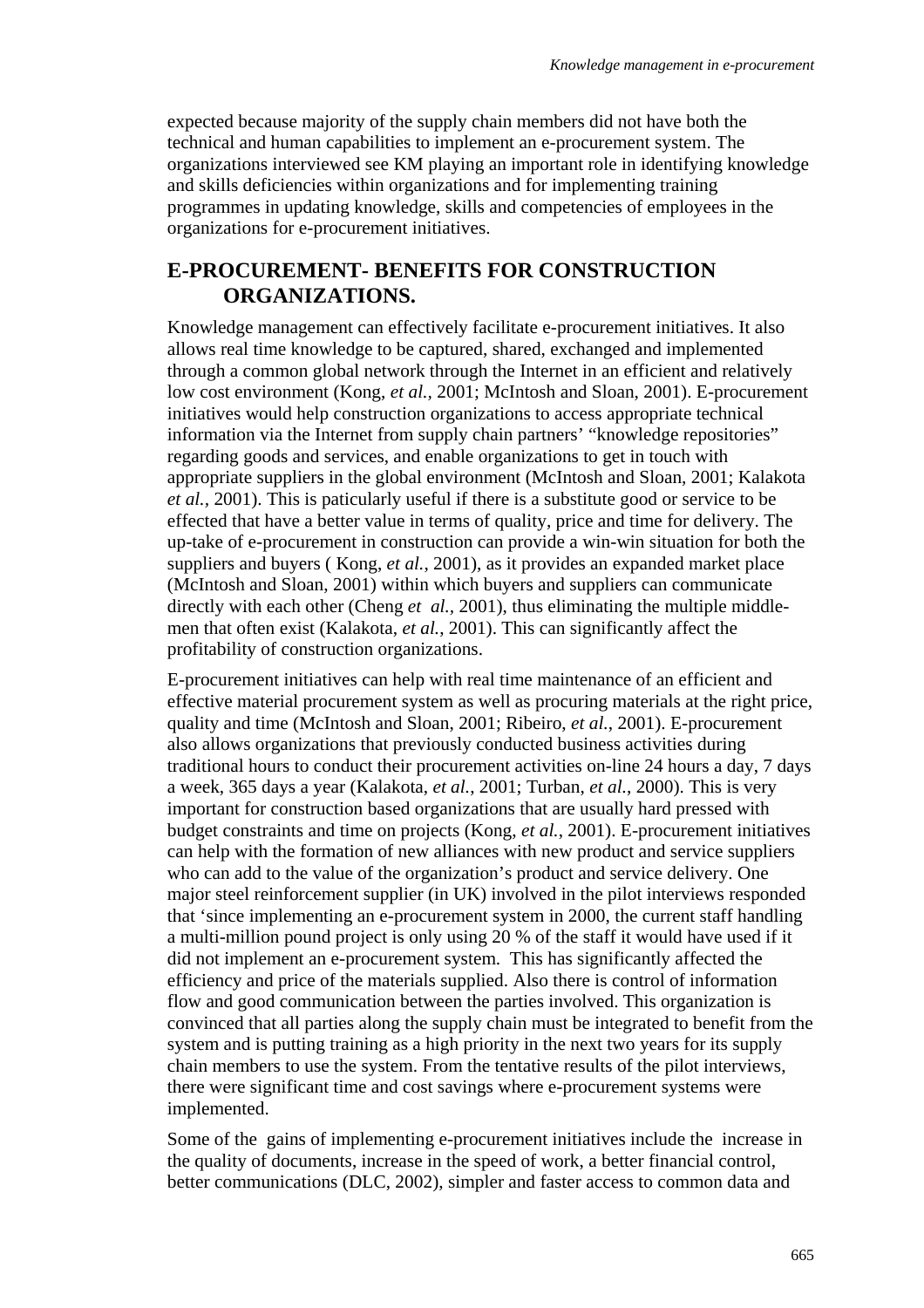information as well as a decrease in the number of mistakes in documentation (quotation and invoicing) (Ribeiro *et al.*, 2001). It seems that construction companies are getting more and more eager to participate in e-procurement systems, as the pilot interviews carried out have indicated that procurement of materials is one important area which organizations are keen to explore within the next five (5) years. This will significantly improve the quality of constructions products delivered at a good price to the clients (DLC, 2002) and also impact upon the competitive advantage of the organizations.

#### **DRIVERS OF E-PROCUREMENT IN CONSTRUCTION ORGANIZATIONS.**

Typically, construction materials account for 40-45 % of the cost of all construction work (Andrew, *et al.,* 1998). This cost can be significantly reduced with the use of eprocurement initiatives. Significant proportion of that cost reduction can be in the elimination of cost associated with middle-men distributors (DLC, 2002, Kalakota, *et al.*, 2001). With e-procurement, the contractors can directly procure materials from manufacturers who meet the product specifications nominated by the clients (client's representative). This was a case highlighted in one of the pilot interviews where a contractor working on a £30 m contract after signing-on the contractor, used the Internet to procure granite from India at a lower cost. This item will significantly affect the price for the component of work priced in the initial Bills of Quantities (BOQ). This was highlighted as a practical benefit for this company, in using ebusiness initiatives to procure materials for construction. The other key driver would be the need to reduce of time due to e-procurement initiatives. Furthermore, one other aspect is to reduce the number of organizations participating in the supply chain to a fewer number of competent organizations. This will allow for a tighter integration of the supply chain and will provide for an effective control and deployment to meet project requirements.

With the use of Internet, there is an opportunity to increase market share. The pool of possible suppliers and buyers that can match the specifications and asking price can be significantly high (Kalakota, *et al.*, 2001; Turban, *et al.*, 2000). This can give the buyer the opportunity to use this advantage to negotiate prices and select the appropriate prices which can significantly affect the profit margin. Obviously if this can be done during the design phase, where the contractor is engaged in the design team, there can be a significant savings transferred to the client.

#### **CHALLENGES ASSOCIATED WITH E-PROCUREMENT IN THE CONSTRUCTION ORGANIZATIONS.**

Following an analysis of the thirteen (13) preliminary pilot interviews for this research project, and a reviewing of relevant literature, a number of challenges facing construction organizations in adopting e-procurement have been identified. The challenges faced can be conveniently viewed as both technical and non-technical. These include:-

Technical Challenges:

• Systems non-compatibility: This is due to many players with different versions or software and hardware capability not able to communicate with each other in carrying our business transactions. This is a major huddle for any supply chain to operate effectively using e-procurement initiatives. Indeed for many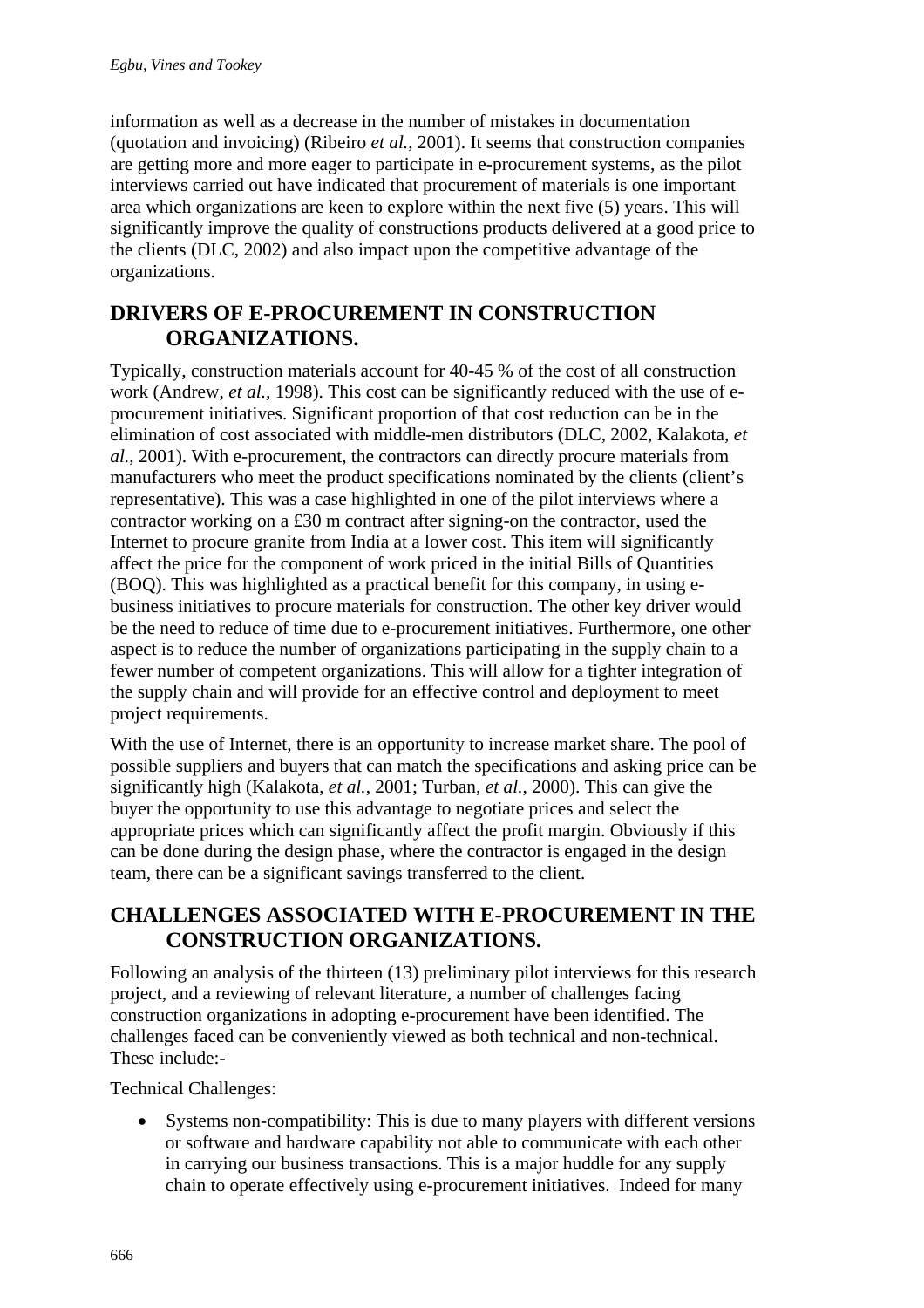years the need for standardization of software and hardware has been apparent in other industries. As long ago as 1996, Boeing was selecting its suppliers on the basis of their ability to integrate seamlessly with their standard design software (CATIA). This is not to say that price was not an issue per se. There was simply a realization that the compatibility of software and hardware had an impact on transaction cost throughout the process that was otherwise lost in overhead charges, consequently this problem became a significant factor in procurement decisions (Tookey, 1998).

- Lack of a universal format and standard in which materials are described, displayed and specified.
- There appears also to be a lack of capability to cope with the changes in technology. It is very difficult to uniformly address 'technology leap' issues to meet the needs of the industry.

Non-technical Challenges:

- Industry Fragmentation: The industry is composed of a relatively small number of large firms and a very large number of small firms. Indeed this reinforces previous research in which it was estimated that about 95 % of the construction firms employ fewer than eight people (Egbu, 2002). Most small firms operate within their local business community and have personal contact with their clients and suppliers.
- There is a chronic lack of investment throughout the construction supply chain, this in turn prevents wide spread adoption of the principles of e-procurement. In order to become effective, e-procurement will require all supply chain elements to spend both money and time in upgrading their human, technical and business processes to a minimum required operational state. In essence a common base capability has to be established, from which the industry can develop. Without making this initial 'pump-priming' investment, it will take many years before e-procurement becomes standard operational reality.
- There is a particular reluctance amongst the smaller companies in the industry to venture in to e-business initiatives. The main factor in this pseudo-decision is that they see their geographical sphere of operations as being closely defined; thus, they utilise personal contacts and 'tips' as a means of identifying opportunities for new business. These small companies generally appear not to see how e-procurement can add value to their already "comfortable" business operations. This is a classic example of a comfort trap in a small company; that said it is well known that from a risk management perspective small companies are at their most exposed when undertaking significant investment with uncertain returns.
- There appears to be a lack of awareness and training in the construction industry in general. Employees feel that they need to be involved in business activities that are generating positive cash flow for the business. Consequently, it becomes both very hard for the company and the individual to justify training, such as e-procurement and internet usage, no matter how profitable it is likely to be in the longer term.
- The inability to break away from old business models is also a barrier for organizations to adopt e-procurement. It is very difficult to break away from the existing business partner relationships. The internet provides open threats and opportunities to every existing business relationships.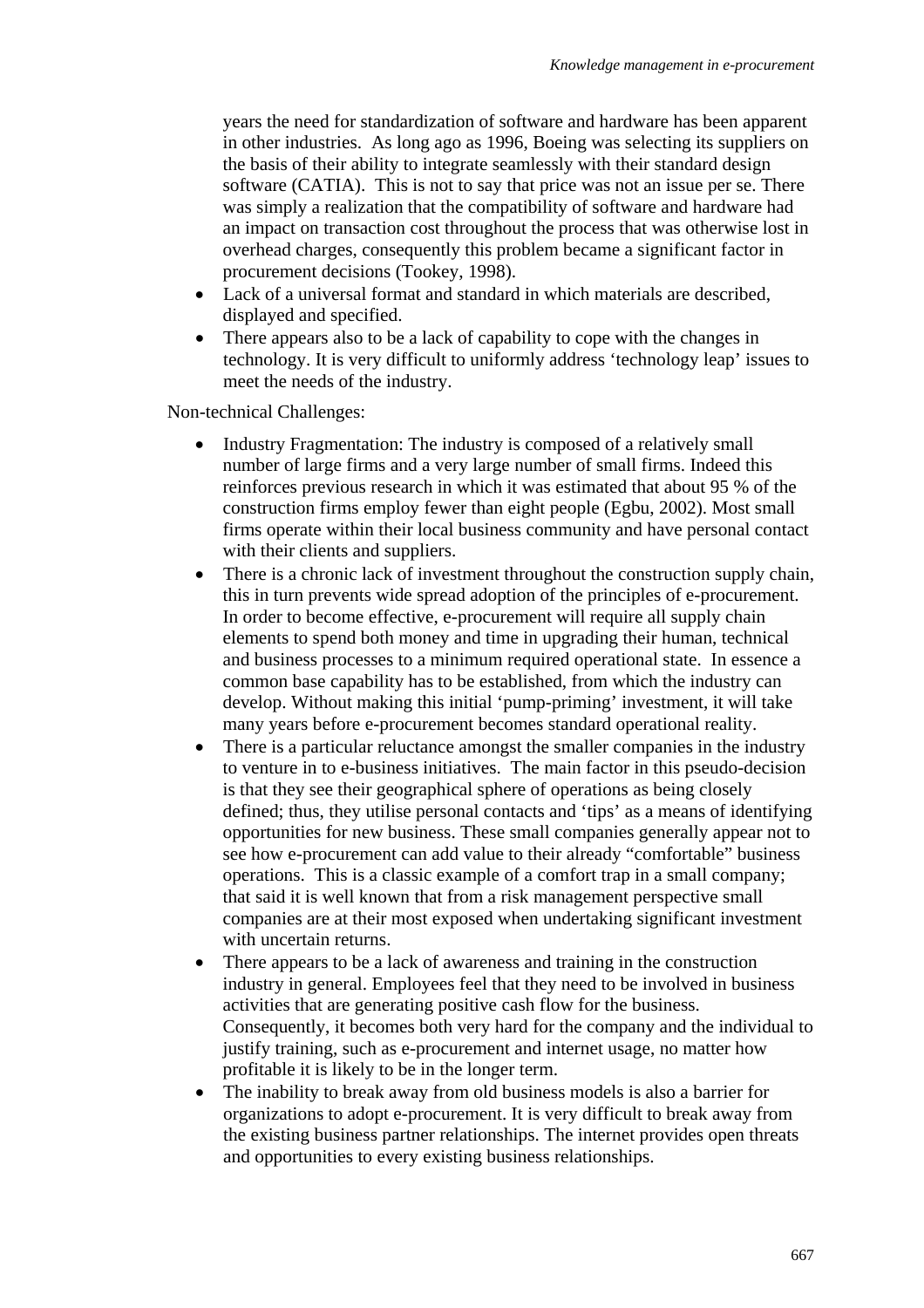These barriers presented are important and need to be considered to help facilitate the effective uptake of e-procurement in any organization. Any appropriate measures needed to be taken in addressing the e-procurement issues in construction is worth taking, as this is one area where a significant cost of construction projects is embedded. Although the barriers are significantly large, however if there is collaboration amongst all the parties in the respective supply chains, these barriers can be overcome. The industry wide adoption of e-procurement initiatives could add significantly to streamlined material procurement processes and bring speed, flexibility, efficiency and increased profit margins for organizations (McIntosh and Sloan, 2001; Ribeiro, 2001). Four of the organizations involved in the pilot interviews anticipated most of their material procurement to be done on-line in the next five years. They are of the view that any supply chain member who is not e-business compatible to effect e-procurement will be removed from the supply chain. It is anticipated that this sort of measures will force organizations to consider eprocurement initiatives. It also has consequences for smaller organizations with limited capabilities in this regard. The use of e-business initiatives in procuring construction products and services is anticipated to be a normal way of conducting business within the next five (5) years as commented by four of the organizations.

## **CONCLUSIONS**

Knowledge management is vital for organizations considering e-business initiatives. Construction organizations are increasingly embracing e-business initiatives. Similarly, e-procurement is seen as an important part of e-business initiatives. Most organizations, as evident in the pilot interviews, are beginning to see the benefits of eprocurement and are starting to address its potential. The challenges facing organizations in pursuing e-procurement initiatives involve the consideration of technical (e.g. technical infrastructure compatibility) and non-technical issues (cultural, social, organizational and human). Due to the high fragmentation of the construction industry, there are many stand-alone, off-the-self systems that are not compatible across supply chains, resulting in non-compatibility of systems. There is also a lack of a universal format and standard in which materials are described, specified and displayed.

Other challenging factors include the lack of initiatives amongst construction supply chain members to invest into upgrading and unifying the construction supply chains. There is also the lack of awareness and training in the construction industry, uncertainty of the how e-procurement will work for the industry and inability to break away from old business models and existing business partner relationships. These are contributing issues that are barriers to e-procurement initiatives in construction organizations. Some of the benefits for e-procurement initiatives include removal of middle-men along supply chains thus allowing a significant reduction of materials cost and tighter integration of supply chains. Other benefits from effective eprocurement processes include reduced time to market products, growth of market share, better quality products and associated services, automation of paper work and documentation, improved forecast of delivery dates and market transparency. In this revolutionary economic environment, it is absolutely necessary for construction organizations to reconsider their operational performance to remain competitive. Eprocurement provides an opportunity to improve operational performance. Knowledge management offers opportunity for organizations to increase their performance and efficiency output in implementing e-procurement initiatives. Organizations that